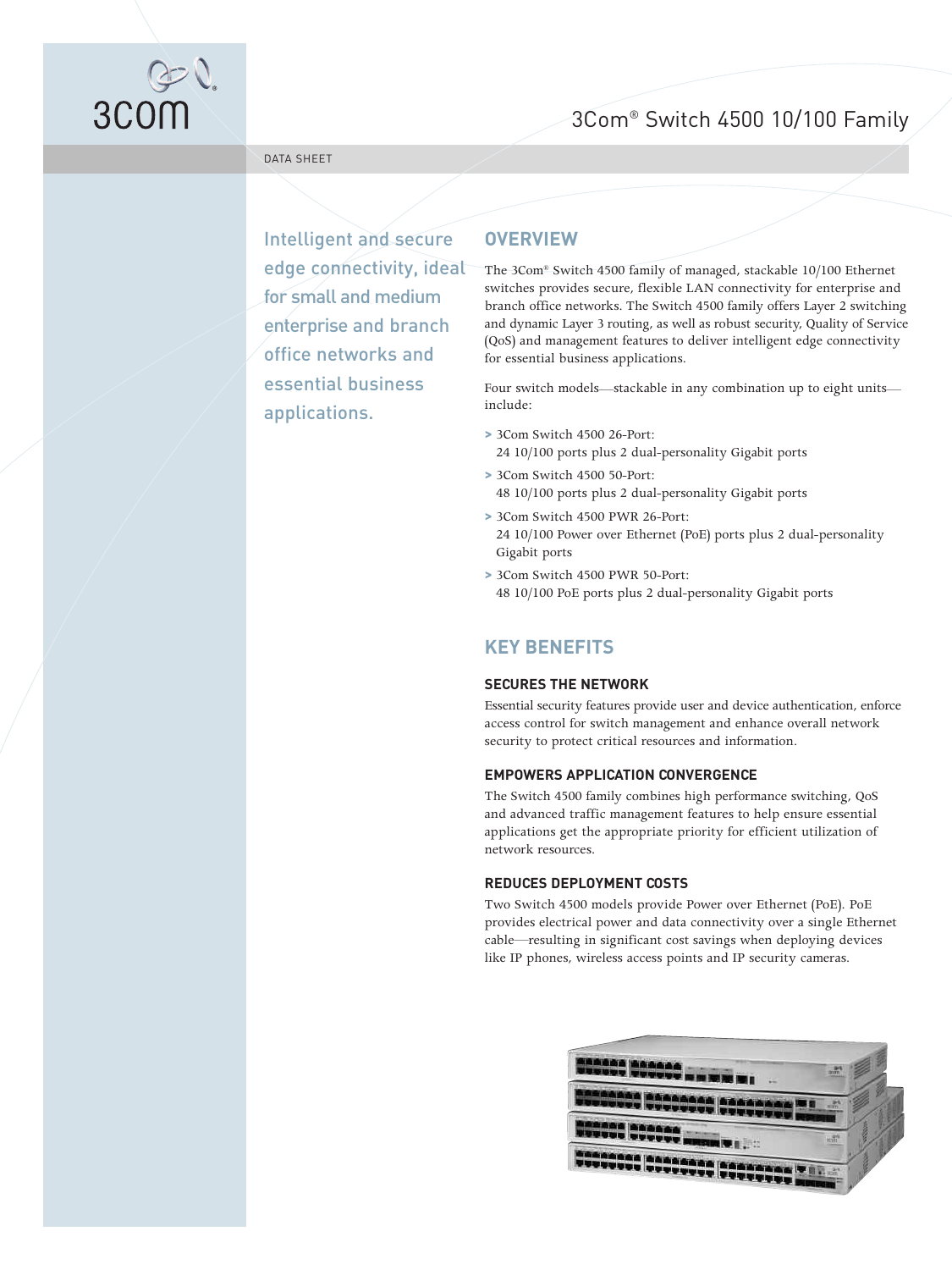#### **KEY BENEFITS (CONTINUED)**

#### **INCREASES FLEXIBILITY AND SCALABILITY**

Add switches to the stack when needed—without increasing management difficulty and expense—because the Switch 4500 family employs a flexible design with user-configurable "dual-personality" Gigabit Ethernet interfaces and the ability to stack up to eight switch units (384 10/100 ports) that can be managed as a single entity.

#### **ENHANCES MANAGEMENT AND CONTROL**

The Switch 4500 family is easy to use and manage, designed to increase business productivity by reliably supporting business applications. Additionally, the PoE models deliver intelligent power management ("smart PoE") with dynamic allocation of available power resources.

#### **MINIMIZES VOICE OVER IP COMPLEXITY**

Minimize the cost and complexity associated with adding or moving IP phones: the Switch 4500 detects the presence of IP phones and dynamically assigns switch ports to the voice VLAN, enabling automated configuration and prioritization of Voice over IP (VoIP) traffic.

#### **DELIVERS HIGH PERFORMANCE**

No need to buy new switches when additional network performance is needed, as the Switch 4500 family features 26-port and 50-port models, providing aggregate switching capacity up to 8.8 Gbps and 13.6 Gbps, respectively.

#### **REDUCES CONFIGURATION EXPENSE**

Automatic updating of Layer 3 network topologies, negotiation of port speed and duplex mode, and detection and adjustment of cable type reduces configuration time and expense.

#### **SUPPORTED BY LIMITED LIFETIME HARDWARE WARRANTY**

3Com gives a Limited Lifetime Hardware Warranty on the Switch 4500 10/100 Family. Advance Hardware Replacement, with Next Business Day shipment in most regions, is provided upon product registration. See<www.3com.com/warranty> for details.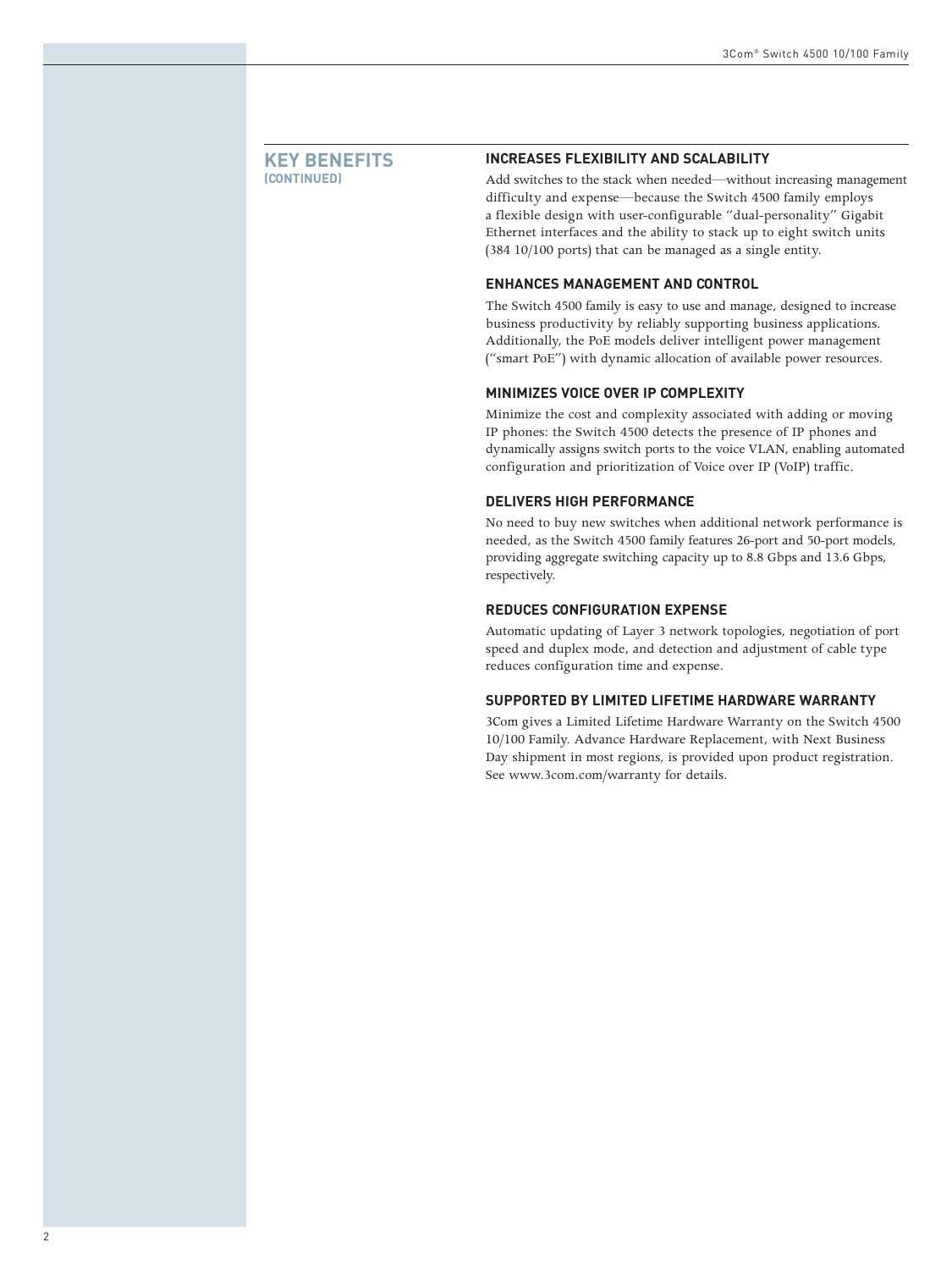### **FEATURE HIGHLIGHTS**

| Feature                                                         | <b>Description</b>                                                                                                                                   |
|-----------------------------------------------------------------|------------------------------------------------------------------------------------------------------------------------------------------------------|
| IEEE 802.1X network access control                              | Standards-based security combined with RADIUS authentication                                                                                         |
| <b>RADIUS Authenticated Device Access</b><br>(RADA)             | Authentication of attached devices via MAC address for additional level of<br>endpoint security                                                      |
| Access Control Lists (ACLs)                                     | Enable usage policies at each point of access to the network via the switch                                                                          |
| Bandwidth rate limiting and protocol<br>filtering               | Enforce controls on each port for efficient use of network resources and<br>prioritization of delay-sensitive VoIP traffic                           |
| PoE support                                                     | Internal power supply provides a total PoE power budget of 300 Watts to<br>PoE-enabled devices like IP phones; optional supplemental power available |
| "Dual-personality" Gigabit Ethernet<br>interfaces               | Choice of copper or fiber media for flexible uplinks                                                                                                 |
| Multicast filtering and Rapid Spanning<br>Tree Protocol support | Improve QoS, scalability and network availability                                                                                                    |
| Dynamic routing                                                 | Routing Information Protocol (RIP) allows automatic updating of Layer 3<br>network topologies                                                        |
| Secure management                                               | Authentication and encryption of management traffic via Secure Shell<br>[SSH v2] and SNMP v3                                                         |
| 3Com Operating System                                           | Proven software featured in 3Com premium enterprise switches such as<br>the Switch 5500, 7700 and 8800 families                                      |
| Service and Support                                             | Backed by 3Com Global Services and authorized partners with<br>demonstrated expertise in network assessment, implementation and<br>maintenance       |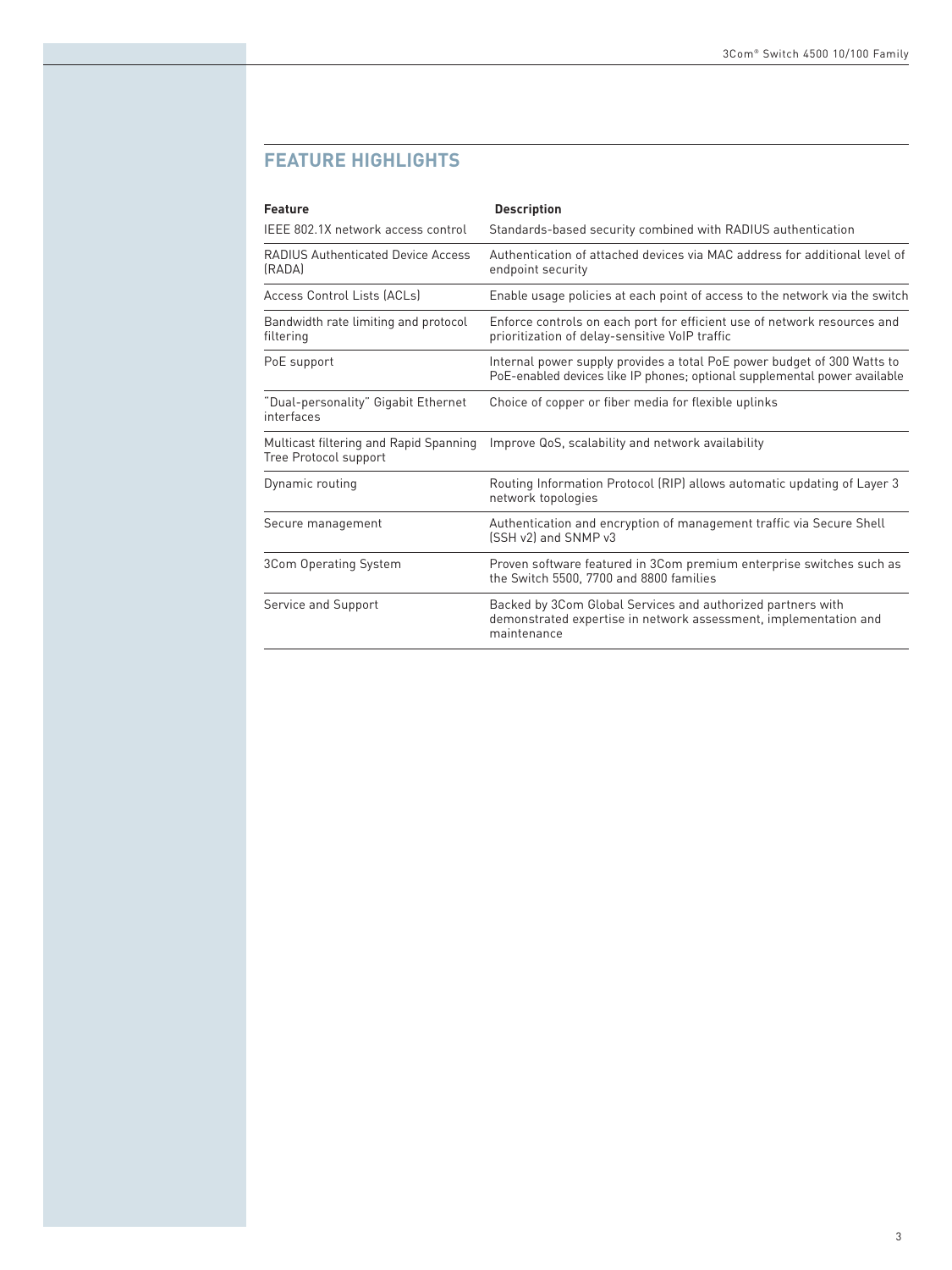# Building 2 1154 WAN / Inter Gigabit<br>(IEEE 80 Building 1 \_\_\_ Ethernet/Fast Ethernet<br>\_\_\_ Gigabit Ethernet<br>\_\_\_ Power over Ethernet (PoE)<br>Link Aggregation (LAG) Data Center

### **CAMPUS LAN CONFIGURATION SUPPORTED BY THE SWITCH 4500**

### **SMALL-TO-MEDIUM LAN CONFIGURATION SUPPORTED BY THE SWITCH 4500**

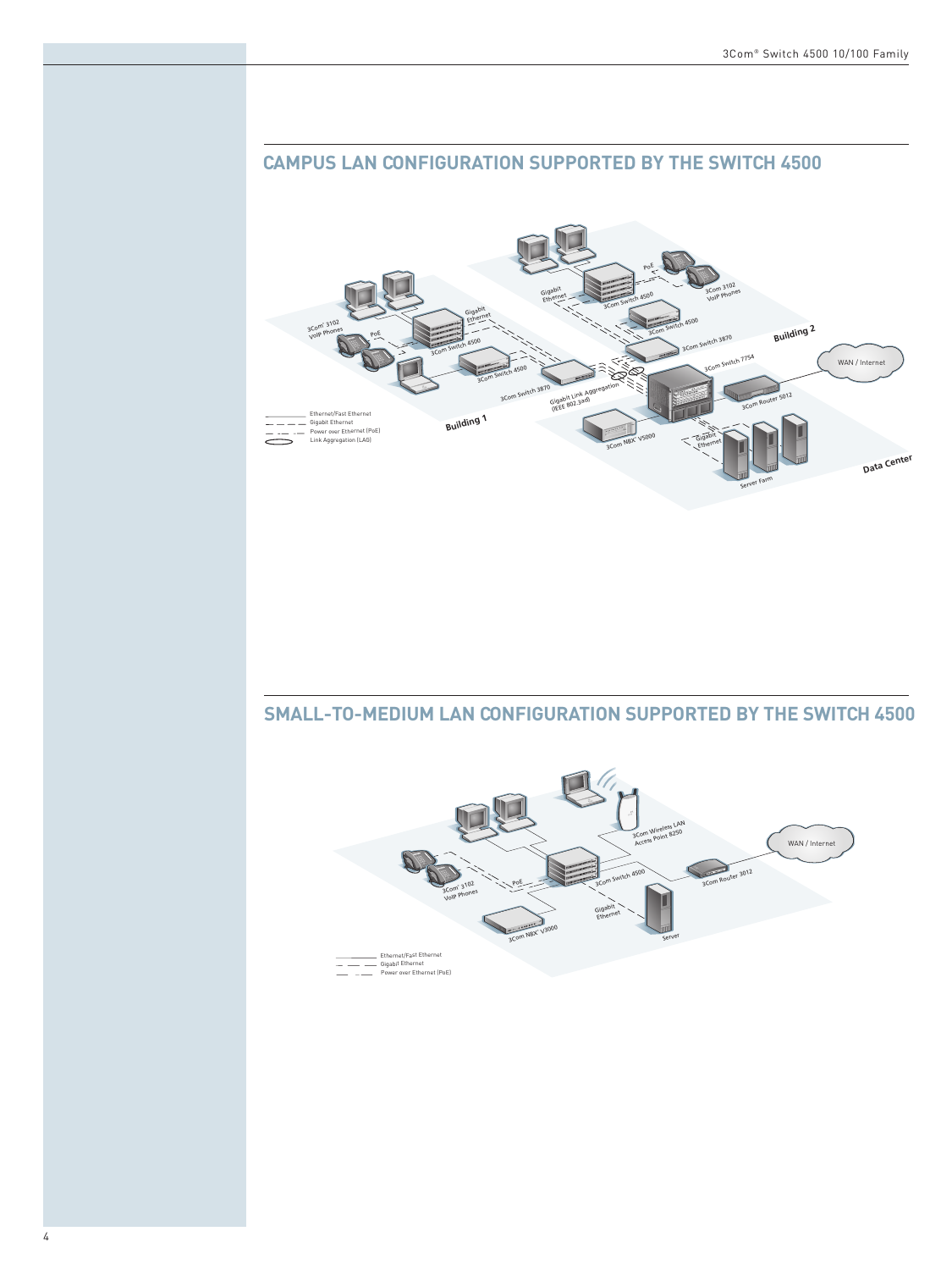| <b>SERVICE AND SUPPORT</b> | 3Com Global Services offers the resources and talents of a major<br>corporation plus more than two decades of experience in resolving<br>network challenges and delivering business benefits to enterprises<br>around the world.                                       |
|----------------------------|------------------------------------------------------------------------------------------------------------------------------------------------------------------------------------------------------------------------------------------------------------------------|
|                            | Global support with a personalized focus in the local language helps<br>drive productivity and minimize expenses. Because 3Com understands<br>both the technology and the business, we're the partner you need to<br>maintain your competitive edge and remain strong. |

**Suggested Service, Support and Training Offerings**

| Network Health Check                                       | An activity-auditing service focused on improving network performance<br>and productivity                                                                                  |  |
|------------------------------------------------------------|----------------------------------------------------------------------------------------------------------------------------------------------------------------------------|--|
|                                                            | Includes traffic monitoring, utilization analysis, problem identification,<br>and asset deployment recommendations                                                         |  |
|                                                            | Extensive report provides blueprint for action                                                                                                                             |  |
| Network Installation and<br><b>Implementation Services</b> | Experts set-up and configure equipment and integrate technologies to<br>maximize functionality and minimize business disruption                                            |  |
|                                                            | For large and complex sites, implementation services include personalized<br>configuration, project management, extended testing and coaching on<br>network administration |  |
| Project Management                                         | Provides extra focus and resources that special projects demand                                                                                                            |  |
|                                                            | 3Com engineers manage entire process from initial specifications to<br>post-project review                                                                                 |  |
|                                                            | Using structured methodology, requirements are identified, projects<br>planned and progress of implementation activities tracked                                           |  |
| 3Com Guardian <sup>sM</sup> Maintenance Service            | This service provides comprehensive on-site support and includes<br>advance hardware replacement, telephone technical support and<br>software upgrades                     |  |
| 3Com Express <sup>sM</sup> Maintenance Service             | This service provides speedy access to 3Com shipment of advance<br>hardware replacements, software upgrades and telephone support                                          |  |
| <b>3Com University</b>                                     | Self-paced and instructor-led technology and product courses, plus<br>certification programs                                                                               |  |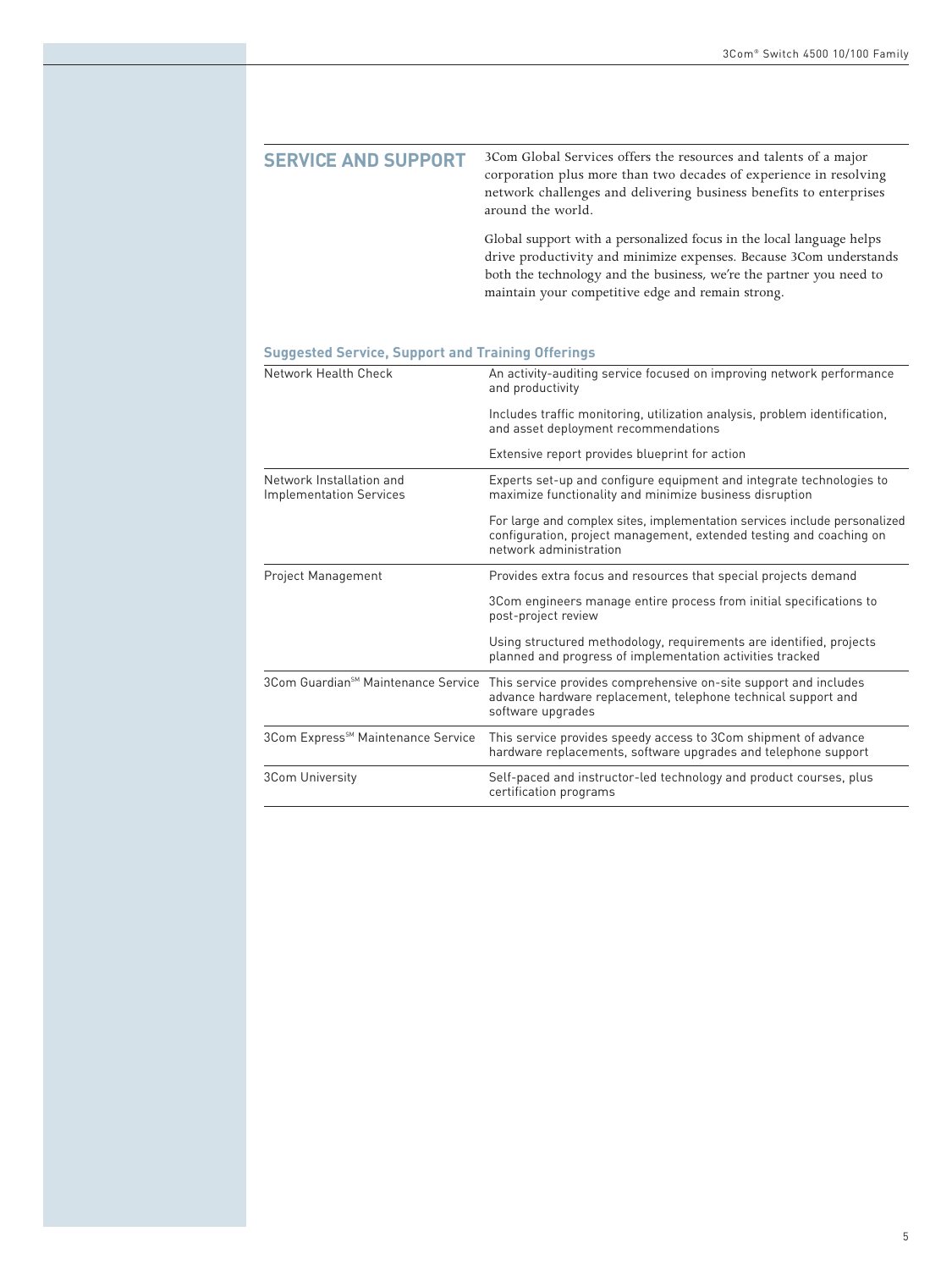### **SPECIFICATIONS**

All information in this section is relevant to all members of the 3Com Switch 4500 10/100 family, unless otherwise stated.

### **CONNECTORS**

26-port non-PWR 24 auto-negotiating 10BASE-T/ 100BASE-TX ports configured as auto MDI/MDIX

2 dual-personality Gigabit port pairs, configurable as 1000BASE-T or SFP

#### 26-port PWR

24 auto-negotiating 10BASE-T/ 100BASE-TX ports configured as auto MDI/MDIX; IEEE 802.3af in-line power 2 dual-personality Gigabit SFP pairs; unit ships with two 1000BASE-T SFPs

#### 50-port models

48 auto-negotiating 10BASE-T/ 100BASE-TX ports configured as auto MDI/MDIX; IEEE 802.3af in-line power for PWR models 2 dual-personality Gigabit SFP pairs; units ship with tw o 1000BASE-T SFPs

#### **PERFORMANCE**

26-port 8.8 Gbps switching capacity, maximum

6.5 Mpps forwarding rate, maximum

50-port 13.6 Gbps switching capacity, maximum

10.1 Mpps forwarding rate, maximum

### All models

Wirespeed performance across all ports within stack or fabric Store-and-forward switching; latency  $<$ 10 µs

2 Gbps full-duplex stacking bandwidth

#### **LAYER 2 SWITCHING**

8,000 MAC addresses in address table 12 static M AC addresses, in addition to default address

256 Port-based VLANs (IEEE 802.1Q) IEEE 802.3ad Link Agg regation Control Protocol (LACP); automated and manual aggregation

Per-switch trunk groups: 13 groups  $(26$ -port); 25 groups  $(50$ -port)

<sup>8</sup> 10/100 ports or 2 Gigabit ports per group

Auto-negotiation of port speed and duple x

IEEE 802.3x full-duplex flow control Back pressure flow control for halfduplex

Supports broadcast storm suppression per VLAN

IEEE 802.1D Spanning Tree Protocol (STP)

IEEE 802.1w Rapid Spanning Tree Protocol (RSTP)

Brid g e Protocol Data Unit (BPDU) protection

Internet Group Management Protocol (IGMP) snooping on Layer 2 interfaces Filtering for 128 multicast groups

#### **LAYER 3 SWITCHING**

Hardware based routing 12 static routes, in addition to default address 1,990 dynamic Address Resolution Protocol (ARP) entries; 10 static

4 IP interfaces Routing Information Protocol (RIP), v1 and v2; supports 2,000 entries

Dynamic Host Configuration Protocol Relay (DHCP Relay)

#### **CONVERGENCE**

Eight hardware queues per port Weighted Round Robin (WRR) IEEE 802.1p Class of Service/Quality of Service (CoS/QoS) on egress Auto prioritization of voice traffic determined by vendor OUI DiffServ Code Point Expedited Forwarding (DSCP EF) remarking for prioritization of VoIP traffic Traffic shaping with port-based egress

rate limiting; application and protocol blocking

IEEE 802.3af Power over Ethernet standards-compliant (PWR models)

#### **POE (PWR MODELS ONLY)**

IEEE 802.3af PoE injection into Category 5 or 5e LAN wiring (300 W total maximum)

Available standards-based DC supplemental power system supplies up to 15.4 W each of power to all PoE ports in a switch or stack (5,914 W total maximum)

#### **SECURITY**

IEEE 802.1X Network login user authentication:

- EAP over LAN (EAPoL) transport with EAP-MD5, PAP and CHAP authentication
- Multiple users per port
- 1024 users per fabric

Local and RADIUS server authentication RADIUS session accounting

Automatic VLAN assignment via RADIUS server Wirespeed packet filtering in hard-

ware ACLs filter at Layers 2, 3 and 4:

- Source/destination MAC address
- Ethernet type
- Source/destination IP address
- Source/destination TCP port
- Source/destination UDP port

RADIUS Authenticated Device Access (RADA): authenticate devices based on M A C address a gainst RADIUS server, and assign VLAN ID and ACL

Port-based MAC address Disconnect Unknown Device (DUD)

IEEE 802.1X user authentication of switch management on switch Telnet and console sessions; four access privilege levels

Hierarchical management and pass- word protection for management interface

SNMP v3 encryption SSH v2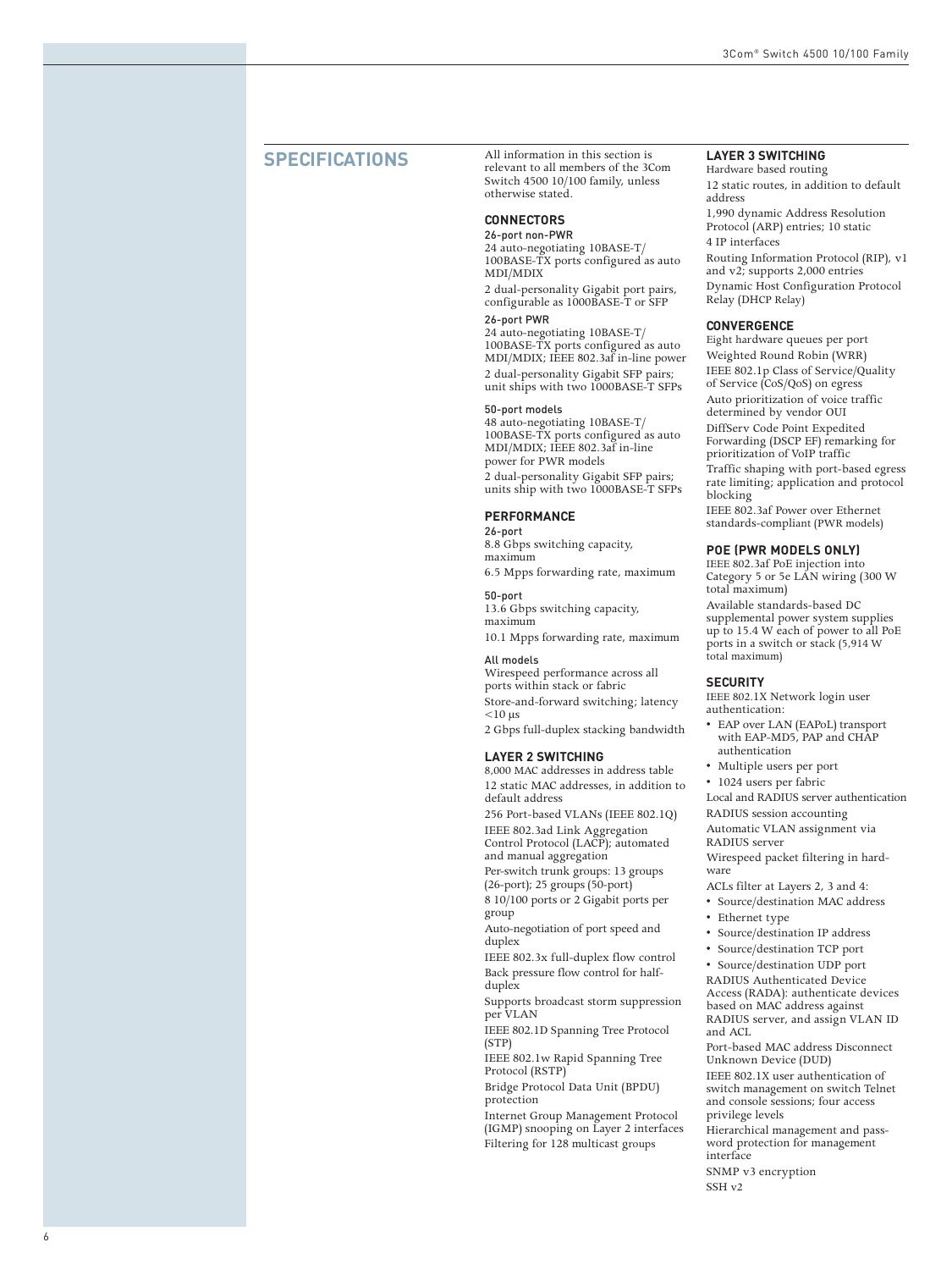#### **SPECIFICATIONS (CONTINUED)**

#### **STACKING**

Up to 384 10/100 front panel ports Single IP address and management interfaces for stack-wide control

#### **MANAGEMENT**

CLI via console or Telnet Remote configuration via modem dial-up

Embedded web management interface System configuration with SNMP v1, 2 and 3

Comprehensive statistics, including ACL/QoS and IP interface

Remote Monitoring (RMON) groups statistics, history, alarm and events

1-to-1 port mirroring Detailed alarm and debug information Supports ping and traceroute

Configuration file for backup and restore; multiple configuration files available

Queuing algorithms DHCP Relay and UDP Helper

System file transfer mechanisms: Xmodem, File Transfer Protocol (FTP), Trivial File Transfer Protocol (TFTP)

3Com Management Applications:

- 3Com Enterprise Management Suite for flexible, extensible management in advanced enterprise IT environments
- 3Com Network Director for comprehensive, turn-key network management for the enterprise
- 3Com Network Supervisor for basic, turn-key network management for mid-market businesses

#### **DIMENSIONS**

Height: 43.6 mm (1.7 in or 1 RU) Width: 440.0 mm (17.3 in) Depth: Non-PWR models: 270.0 mm (10.6 in) PWR models: 427.0 mm (16.8 in) Weight: Non-PWR models: 3.3 kg (7.3 lb) PWR models: 6.3 kg (13.9 lb)

#### **POWER SUPPLY**

AC Line Frequency: 50/60 Hz Input Voltage: 90-240 VAC Current Rating: 1.0A maximum

#### **ENVIRONMENTAL REQUIREMENTS**

Operating temperature: 0° to 40°C  $(32^{\circ}$  to  $104^{\circ}$ F) Storage temperature: -10° to 70°C  $(14^\circ \text{ to } 158^\circ \text{F})$ Humidity (operating and storage): 10% to 95% non-condensing Standard: EN 60068 (IEC 68)

#### **RELIABILITY**

(MTBF @ 25°C) 26-port: 47 years (411,000 hours) 26-port PWR: 25 years (221,000 hours) 50-port: 38 years (334,000 hours) 50-port PWR: 22 years (189,000 hours)

#### **INDUSTRY STANDARDS SUPPORTED**

Ethernet Protocols IEEE 802.1D (STP) IEEE 802.1p (CoS) IEEE 802.1Q (VLANs) IEEE 802.1w (RSTP) IEEE 802.1X (Security) IEEE 802.3 (Ethernet) IEEE 802.3ad (Link Aggregation) IEEE 802.3ab (1000BASE-T) IEEE 802.3af (Power over Ethernet) IEEE 802.3i (10BASE-T) IEEE 802.3u (Fast Ethernet) IEEE 802.3x (Flow Control) IEEE 802.3z (1000BASE-X) Management, including MIBs

Supported RFC 1213/2233 (MIB II) RFC 1724 (RIP Version 2 MIB Extension) RFC 1907 (SNMP v2c, SMI v2 and Revised MIB-II) RFC 2021 (RMON II Probe Config MIB) RFC 2233 (Interfaces MIB) RFC 1493 (Bridge MIB) RFC 2284 (EAP over LAN) RFC 2571 (FrameWork) RFC 2572-2575 (SNMP) RFC 2665 (Pause control) RFC 2667 (IP Tunnel MIB) RFC 2668 (IEEE 802.3 MAU MIB) RFC 2674 (VLAN MIB Extension) RFC 2737 (Entity MIB) RFC 2819 (RMON MIB)

#### **EMISSIONS / AGENCY APPROVALS**

CISPR 22 Class A FCC Part 15 Class A EN 55022 1998 Class A EN 61000-3-2 2000, 61000-3-3 ICES-003 Class A VCCI Class A

#### **IMMUNITY**

EN 55024

#### **SAFETY AGENCY CERTIFICATIONS**

UL 60950 IEC 60950-1 EN 60950-1 CAN/CSA-C22.2 No. 60950-1-03

#### **WARRANTY**

Limited Lifetime Hardware Warranty including power supply and fans. Limited Software Warranty for 90 days. See<www.3com.com/warranty> for details.

#### **OTHER BENEFITS**

Advance Hardware Replacement with Next Business Day shipment in most regions. 90 days of telephone technical support Register products at

<http://eSupport.3com.com>